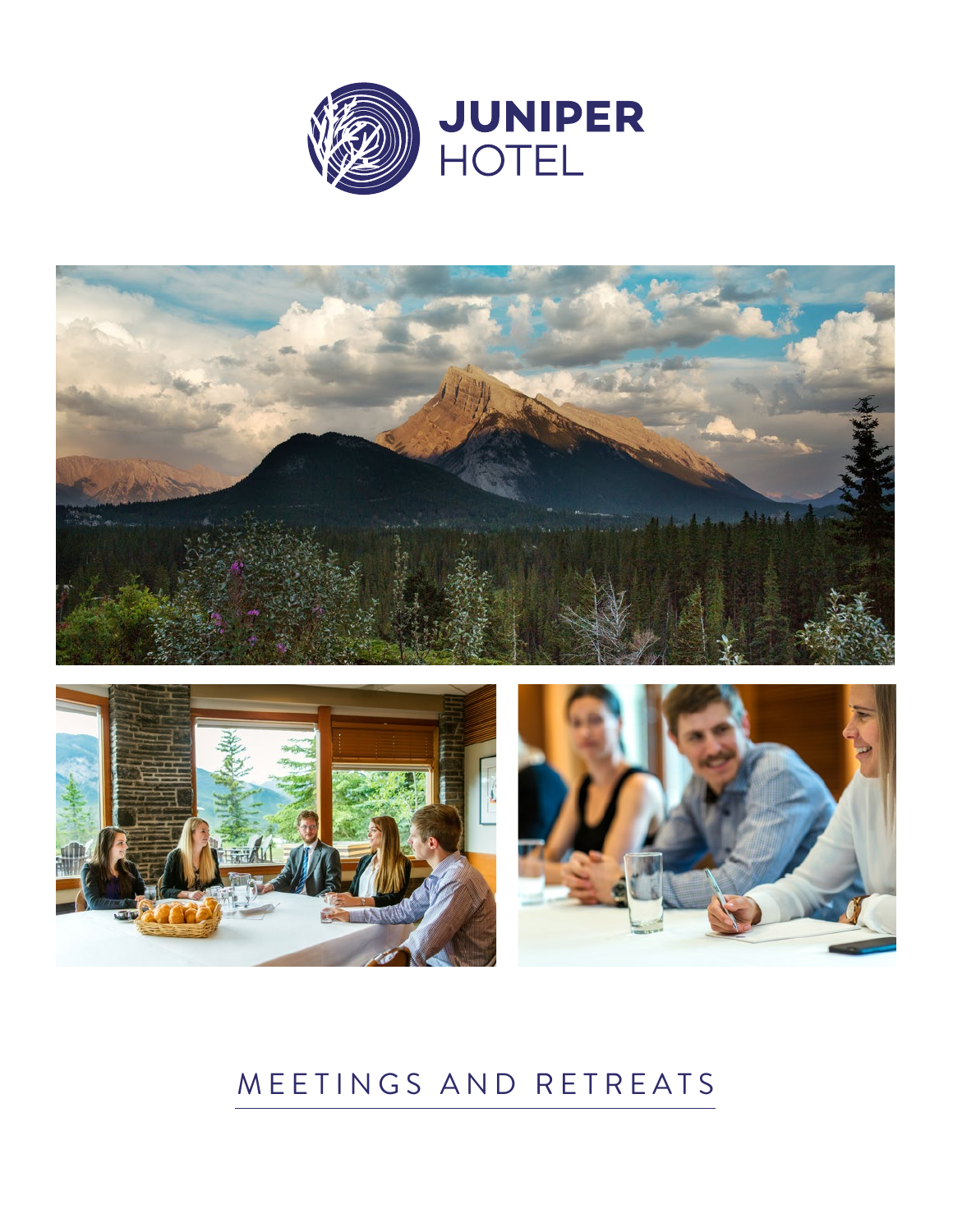# WELCOME TO THE JUNIPER 1



**The Juniper Hotel and Bistro sits on a plateau that rises above the Vermilion Lakes, surrounded by towering mountain peaks. For thousands of years people have travelled to gather at this spot. It's close to the bustling town of Banff, yet removed enough to truly relax. Nature is all around you and there are so many ways to explore it. The intimate setting is perfect for smaller groups.**

Our 52 room boutique hotel has everything you need for meetings and retreats that meet the unique needs of your business. Inspiring meeting spaces. Fresh, modern dining. Friendly, personalized service.

When you stay at the Juniper, you can rest easy knowing that we're taking care of the planet. From improvements to our building to the items on our menu, everything we do is geared towards respecting the environment. It's part of our commitment to preserving the beauty of Banff National Park.

Whatever your goals, you'll find inspiration here.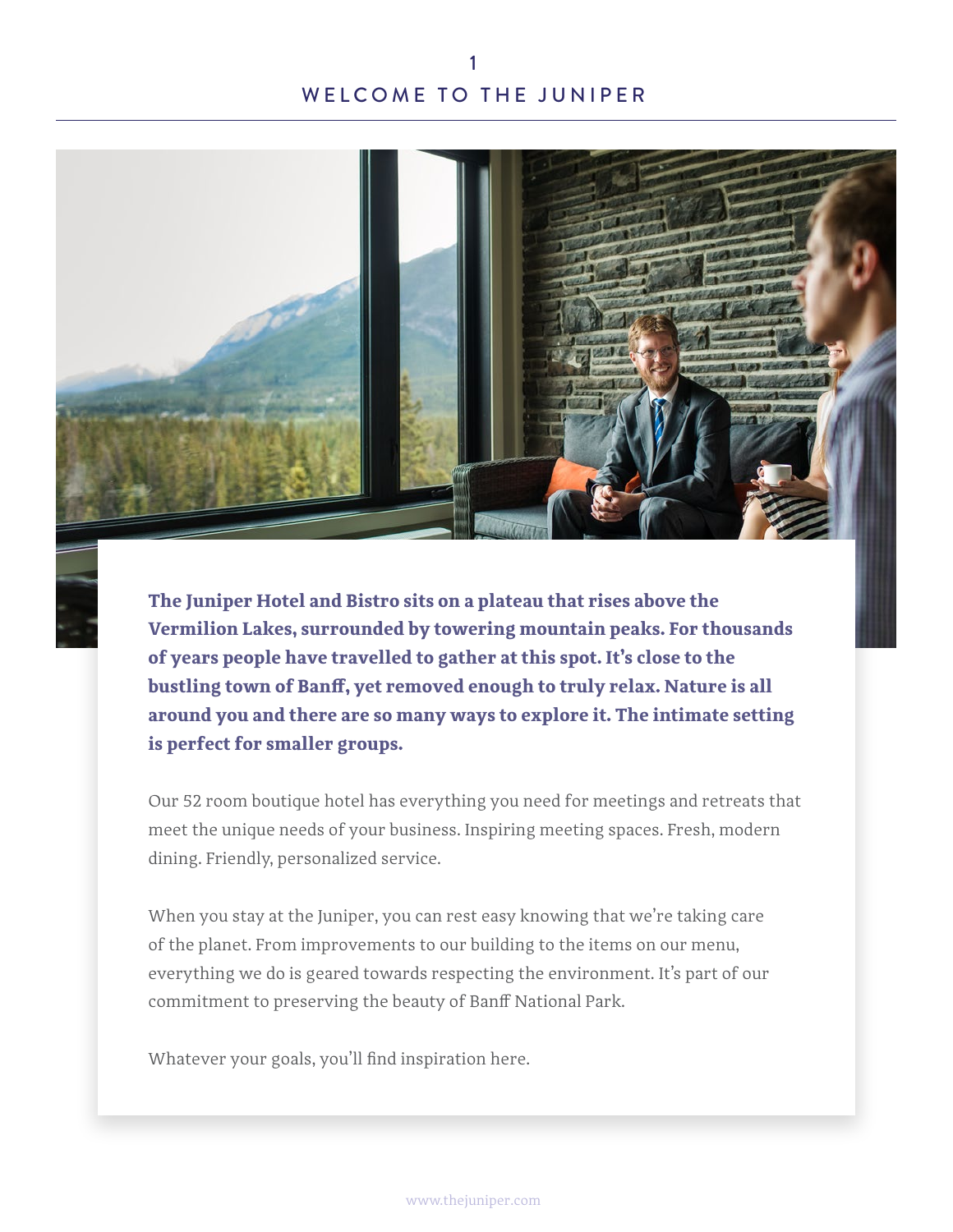# OUR SPACES 2



### THE VERMILION ROOM

When you come to the Canadian Rockies, you don't want to be stuck in a standard board room, buried in the middle of a big hotel. The Vermilion Room's picture windows offer panoramic views of the mountains and the Vermilion Lakes, flooding the space with natural light. You'll feel surrounded by nature.



### THE KIGULI ROOM

Our largest meeting space gives you plenty of room to spread out and be productive. Double doors open up to the rear of the hotel, with green spaces only steps away. Wondering about the unusual name? A kiguli is a traditional pithouse dwelling, built by the Indigenous peoples of the BC interior. The remains of one such structure, dated to around 4,000 years old, are located just next to the hotel site.



### THREE-BEDROOM SUITE

In need of a break out space for small group discussions, or special accommodation for your company's VIP? Our newly renovated three bedroom suite is one of Banff's most spectacular spaces, with million dollar views over the valley and tastefully luxurious finishes throughout.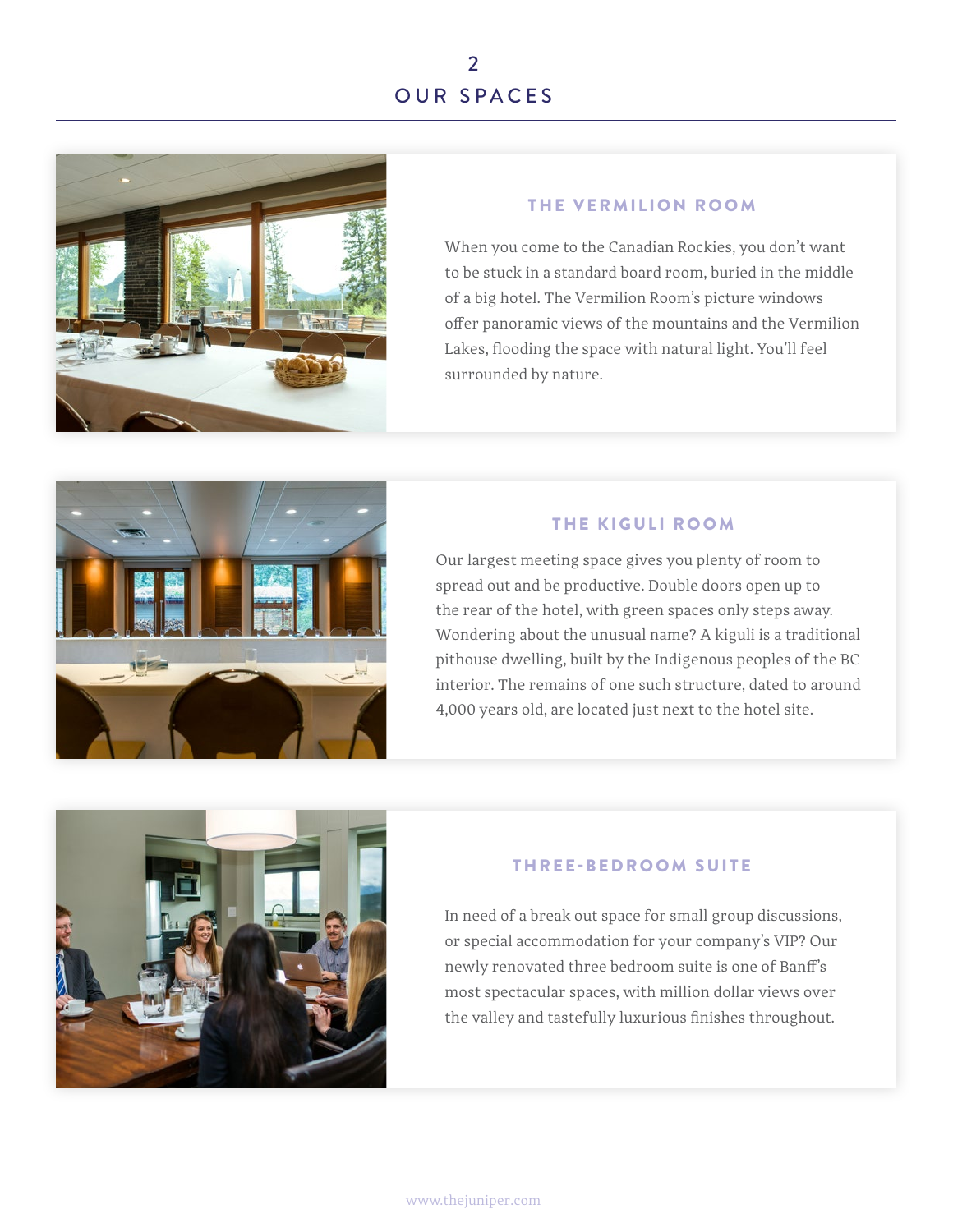

### THE JUNIPER BISTRO & LOUNGE

Boasting handcrafted, seasonal Canadian cuisine as well as Banff's best views and an award-winning patio, The Juniper Bistro can seat up to 100 guests for a private booking.

# VITAL STATISTICS

|                | <b>Vermilion</b> | Kiguli | <b>Bistro</b> | <b>Suite</b> |
|----------------|------------------|--------|---------------|--------------|
| Sq. ft         | 555              | 1504   | 870           | 348          |
| Max # Guests:  |                  |        |               |              |
| Reception      | 30               | 100    | 100           |              |
| <b>Banquet</b> | 30               | 80     | 100           |              |
| Theatre        | 36               | 70     |               |              |
| Classroom      | 21               | 55     |               |              |
| Boardroom      | 30               | 60     |               | 10           |
| U-shape        | 24               | 45     |               |              |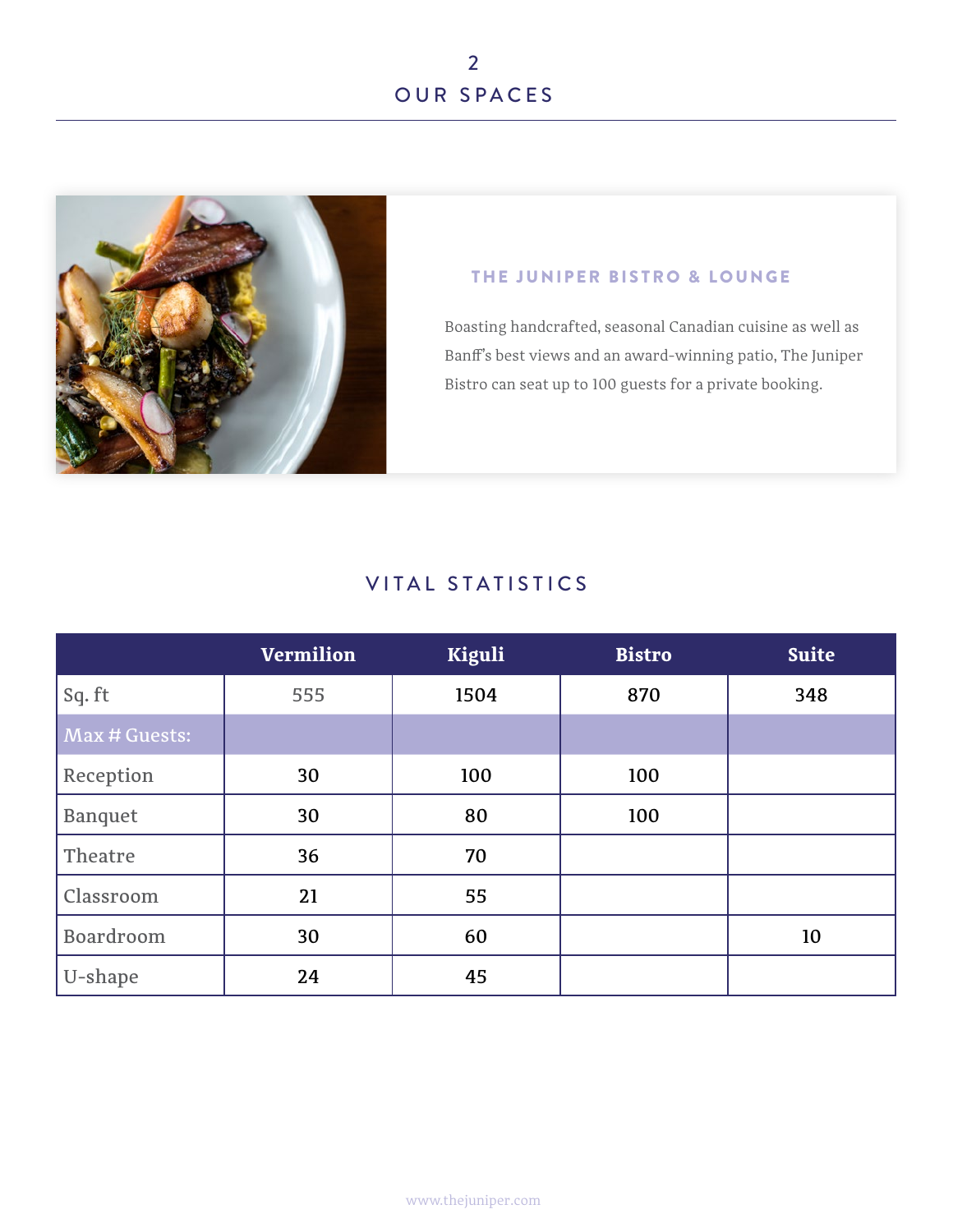# OUR ROOMS 3



**Our 52 guest rooms are designed to harmonize with the surroundings, making the most of natural tones and materials. All include comfy beds, fluffy duvets, complimentary parking and Wi-Fi. Wheelchair accessible and pet friendly rooms are also available.**

Choose from our standard woodland rooms, with views out to the surrounding forest, or our deluxe valley rooms with walkout decks and panoramic mountain views. Both options are available with one king or two double beds. For added luxury, we also offer upgraded options, including king suites with rain showers and jacuzzi tubs.

Our sales team will be pleased to provide more details on room types, availability and rates; contact **sales@thejuniper.com**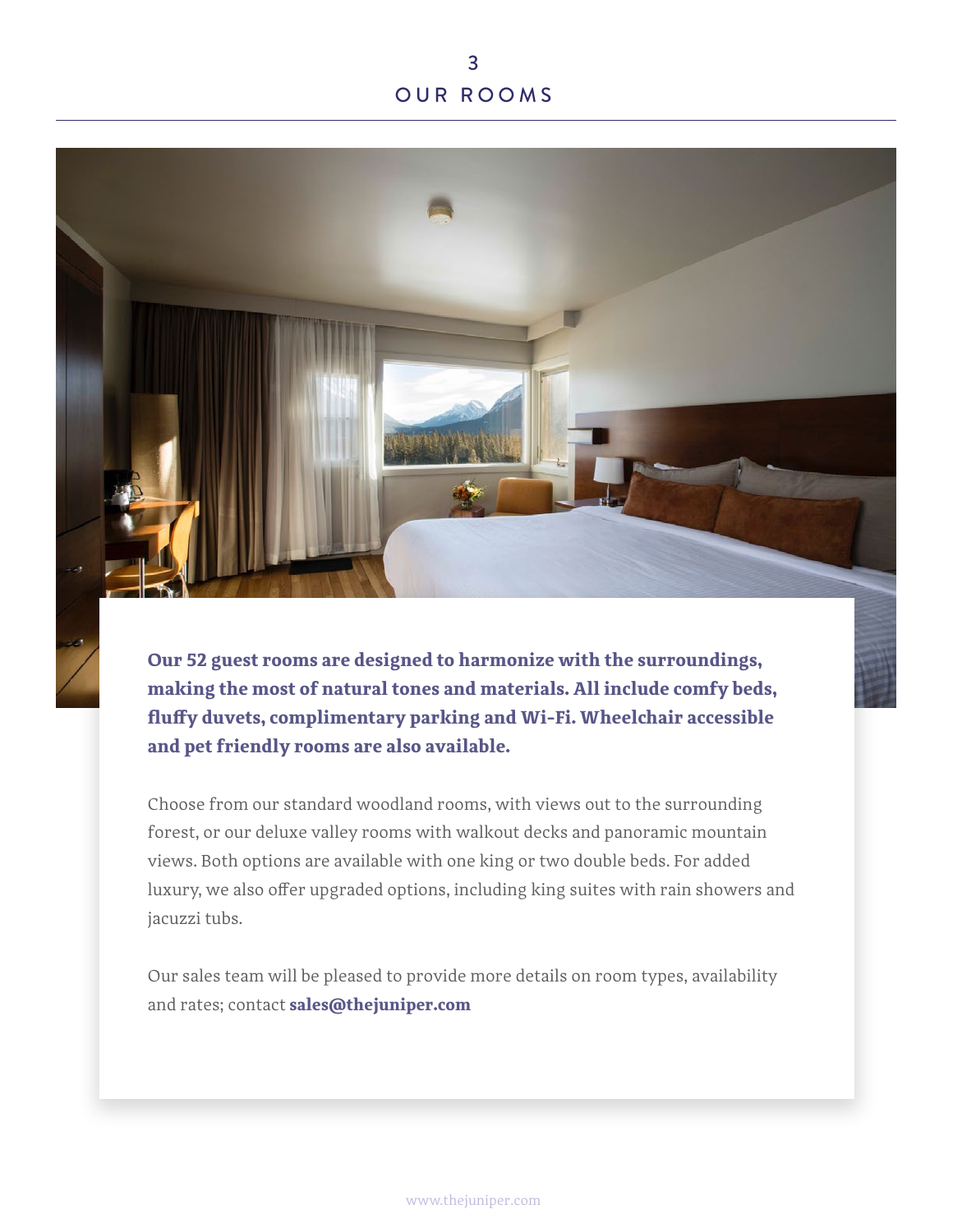FOOD 4









**Forget the standard conference centre fare and treat your team to a true taste of Banff. The Juniper Bistro serves modern Canadian cuisine handcrafted with responsibly sourced ingredients from local producers. Our flavours are fresh and sophisticated, showcasing the best this region has to offer on every plate.** 

From casual buffet lunches to full service dinners, the quality of our food shines at every meal. Our sample menus give you a taste of our offerings, and we can work with you to customize a menu to delight your group. Our dishes can be adapted to accommodate a range of special dietary needs; simply advise us when you make your booking.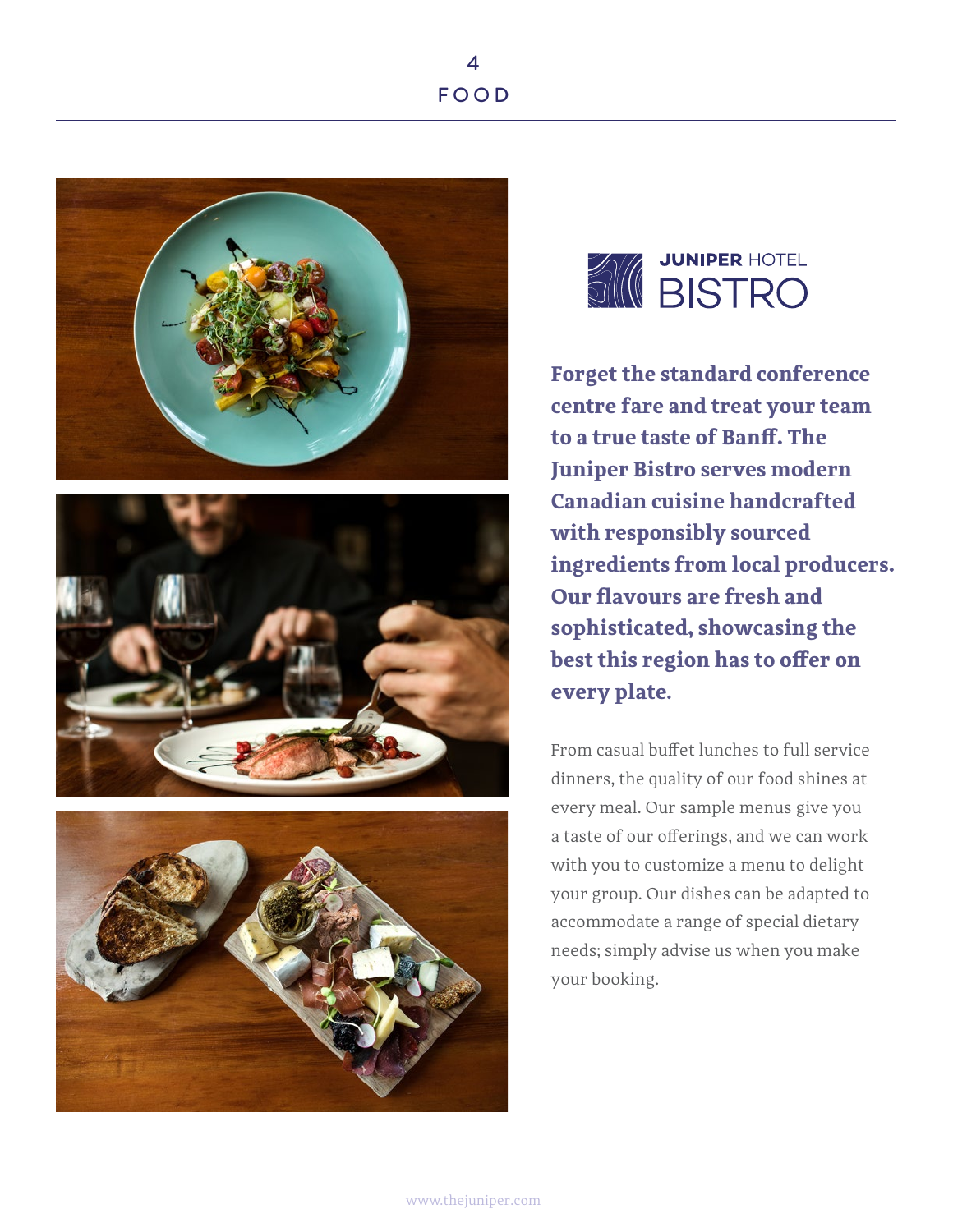# **Continental Breakfast Buffet • 25 + Guests • \$14pp++**

**TOAST STATION** fresh Wild Flour breads, served with our homemade jams {GF +\$1} **YOGURT** vanilla honey yogurt, Juniper's signature granola {GFP, VP} **FRUIT SALAD**

### **Buffalo Breakfast Buffet • 25 + Guests • \$20++pp**

**All items from the Continental Breakfast, plus: EGGS** Chef's choice eggs {GFP, DFP} **VALBELLA SMOKED BACON OR FARMER SAUSAGE** (Choose one) {GFP, DFP} **HASH BROWNS** brown butter, green onion, shallots & mustard seeds {GFP, DFP, VP}

## **Totem A La Carte Breakfast • Max. 25 Guests • \$25++pp**

**GRILLED AVOCADO** charred corn, crumbled Crystal Springs feta, poached egg, oven dried tomatoes, sourdough {V, GFP, DFP}

**EGGS YOUR WAY** Valbella Farmhouse sausage or bacon, 2 eggs cooked your way served w/brown butter hash. {GFP, VP}

**JUNIPER BENNY** bannock, buffalo mozzarella, braised rabbit, medium-poached eggs, hollandaise & juniper berry glaze served w/ brown butter hash {GFP, VP}

**SALMON BENNY** citrus biscuit, house smoked wild salmon, poached eggs, hollandaise, lemon crème fraiche, & pickled shallots served w/ brown butter hash {GFP, VP}

**STEAK AND EGGS** hanger steak, red pepper relish, semi dried tomato, watercress, sunny side eggs served w/brown butter hash {GFP}

**STUFFED FRENCH TOAST** fresh pain de mie, stewed cinnamon apples, Canadian brie, frisée, apricot coulis, candied nuts {VP}

Totem Breakfast includes fresh juice as well as Fratello drip coffee & a selection of teas

All breakfasts include Fratello drip coffee & a selection of teas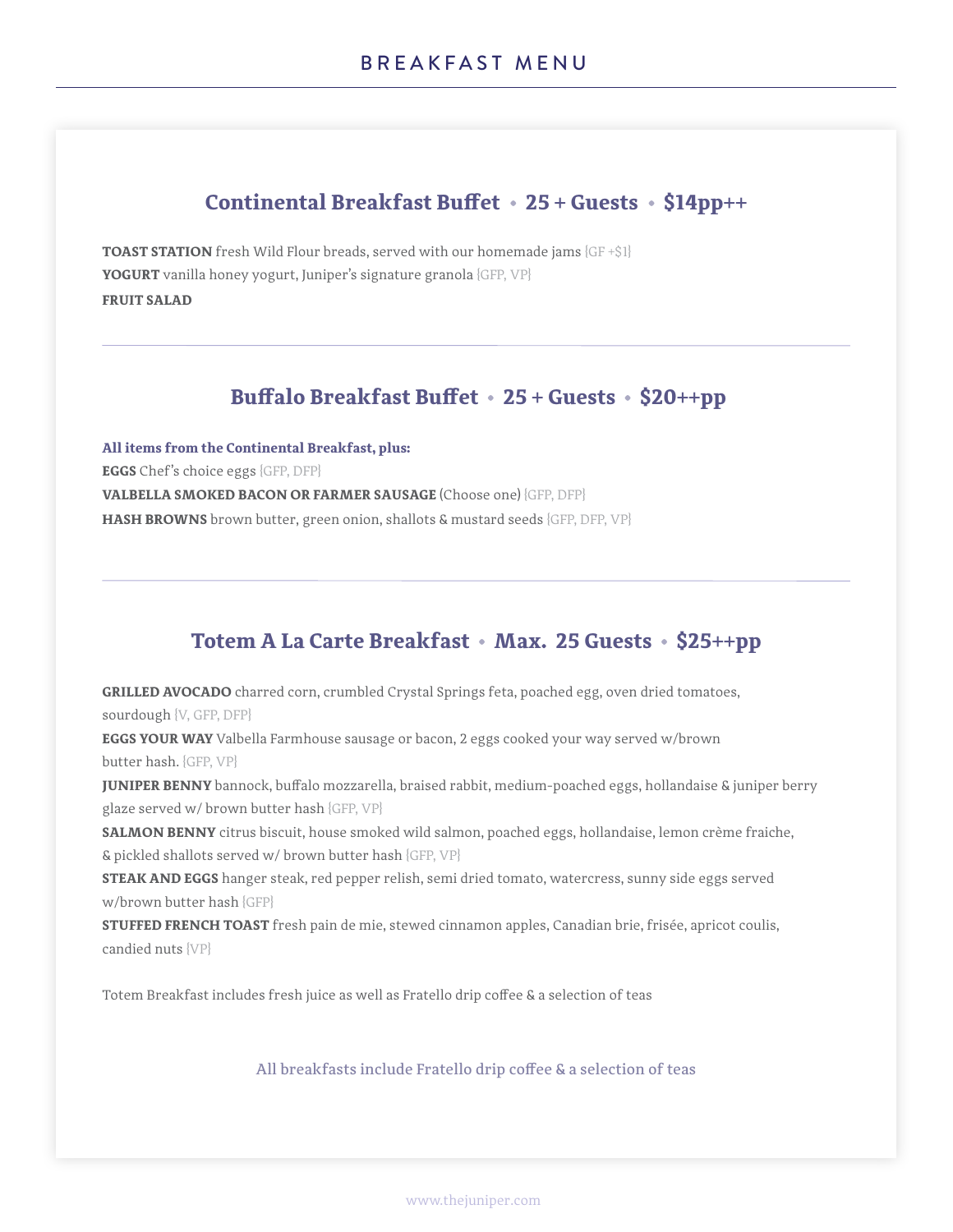# **Juniper Way Hot Buffet • 30 + Guests • \$65pp++**

#### **To Start:**

**BREAD SELECTION** a variety of fresh Wild Flour bread {GFP, DFP, VP} **DAILY SOUP {**If req. GFP, VP, DFP} **FIELD GREEN SALAD** tuscan mix, rainbow carrot, sunflower seed, & balsamic vinaigrette {GFP, VP, DFP} **BEET SALAD** yellow & golden beets, roasted brussels sprouts, noble farms goats cheese, candied pecans {GFP, VP}

#### **The Main Event:**

**CHICKEN SUPREME** seared chicken breast, apple, onion & cider sauce {GFP, DFP} **WHOLE ROASTED STRIPLOIN** chimichurri & roasted shallot {GFP, DFP} **GF GNOCCHI** signature sweet pea sauce, fresh peas, blue cheese, spinach {GFP, VP} **SMASHED NEW POTATOES**, Junipers brown butter sauce {GFP,VP} **TRI COLOUR CARROTS & BABY TURNIPS** chilli honey vinaigrette {GFP, VP, DFP}

#### **To Finish:**

**FRESH FRUIT SALAD** mint simple syrup {GFP, VP, DFP} **PASTRY CHEFS COUNTER** seasonally inspired dessert, prepared freshly in our pastry kitchen {If req. GFP, VP, DFP} **TEA & COFFEE** Fratello coffee & a selection of teas

## **Three Course A La Carte Menu • \$60++pp**

#### **To Start:**

**SUNFLOWER SALAD** Biotanic Garden sunflower shoots, roasted sunchokes, candied sunflower seeds, fennel & radish {VP, GF} **BEET CURED SALMON GRAVLAX** saffron aioli, apple gel, cucumber, pickled beet & sesame tuille {GFP, DFP}

#### **The Main Event:**

**SQUASH TRIO** acorn, butternut, & summer squash, beluga lentil, charred corn, pumpkin seed, tomatillo mole {VP, GFP, DFP} **DUCK BREAST** King Cole duck breast, beluga lentil & mushrooms, pickled Okanagan cherries, seasonally inspired vegetables {GF, DF} **STRIPLOIN 10 oz CAB** summer squash gratin, char grilled broccolini, tomato & green peppercorn relish, jus {GF, DFP}

#### **Treat Yourself:**

**GELATOS & SORBETS** homemade gelatos & sorbets **CRÈME BRULEE TEA AND COFFEE** fratello coffee & a selection of teas